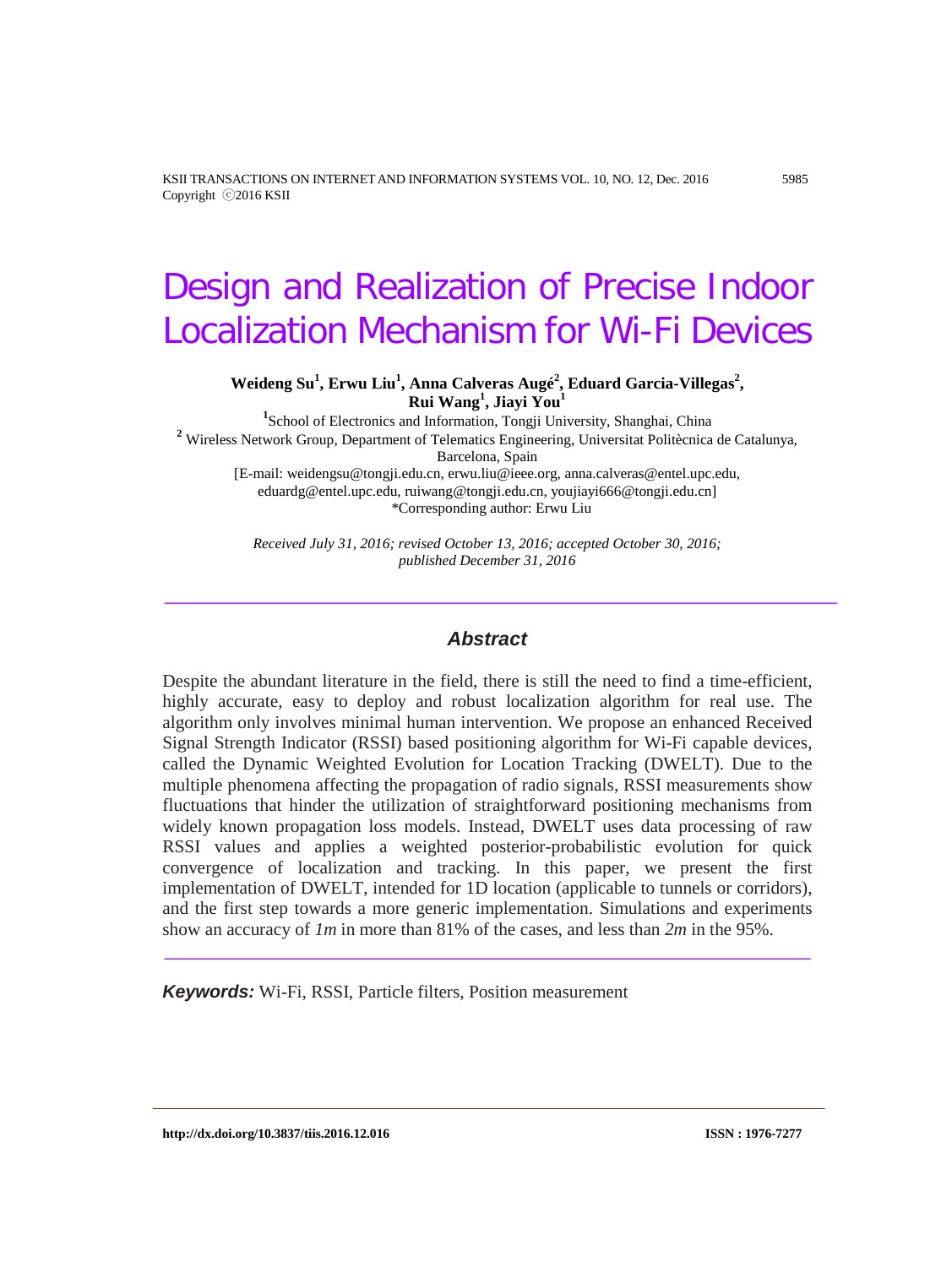# **1. Introduction**

**T**he capability of portable devices (e.g. cellphones, smartwatches, tablets, etc.) to provide location information enables a plethora of new services and applications, such as in-building navigation, traffic control, user/machine tracking, etc. Undoubtedly, these services and applications offer numerous benefits for consumers, retailers, enterprises, and service providers. The ability to produce accurate location information of moving objects is, however, difficult to achieve, especially indoors. Lacking GPS coverage, Wi-Fi and other wireless communications technologies have become the basis of many indoor positioning mechanisms [1]. Furthermore, at the end of 2014, near 10 billion Wi-Fi devices had been sold worldwide and about 4.5 billion Wi-Fi products are in use today [2], it is expected to surpass 15 billion by the end of 2016. With an installed base of more than 6.8 billion devices and more than 50 million public hotspots worldwide, Wi-Fi has become almost ubiquitous. Said ubiquity shortens and simplifies the development of new location-based applications using Wi-Fi, as compared to other technologies. During the last decade, considerable research was conducted on Wi-Fi-based positioning, but the poor accuracy typically obtained was clearly unsatisfactory for many use cases. In this sense, the IEEE P802.[1](#page-1-0)1  $TGaz^1$  is currently studying new amendments to enhance accuracy and scalability of positioning for Wi-Fi equipment. Aligned with those objectives, in this paper we present Dynamic Weighted Evolution for Location Tracking (DWELT); an enhanced mechanism intended to provide accurate positioning of Wi-Fi devices, leveraging the ubiquity of Wi-Fi infrastructure in many scenarios. As shown throughout this paper, DWELT is simple, fast, and accurate.

 Different Wi-Fi-based positioning schemes exist in the literature [3]. Angle of Arrival (AoA) techniques determine the direction of propagation of the node's transmission incident on an antenna array by measuring the Time Difference of Arrival (TDoA) at each antenna. TDoA itself and other Time of Flight (ToF) solutions measure the time it takes for a radio signal to travel from a transmitter to a distant receiver antenna. Based on that, the distance can be directly calculated from those samples as signals travel at a known speed. Alternatively, RSSI-based approaches, such as fingerprinting or signal propagation model (SPM) schemes are based on the measurement of received signal power. In general, AoA and ToF techniques ask for complex hardware, or strict time synchronization, which is impractical in many applications. RSSI-based schemes do not require any special or sophisticated hardware and, therefore, can be easily implemented given that most off-the-shelf Wi-Fi devices report RSSI from in-range APs, and commercial APs can easily keep track of the power received from multiple client stations.

 Fingerprint-based algorithms include two phases: an off-line training phase and the on-line pattern-matching phase. During the first phase, the area of interest is thoroughly surveyed to build a database with as many digital fingerprints as possible (e.g. number of Wi-Fi APs and the power received from each of those APs at every possible location). However, this off-line training is costly [4] and needs to be repeated frequently to

<span id="page-1-0"></span>l

<sup>1</sup> http://www.ieee802.org/11/Reports/tgaz\_update.htm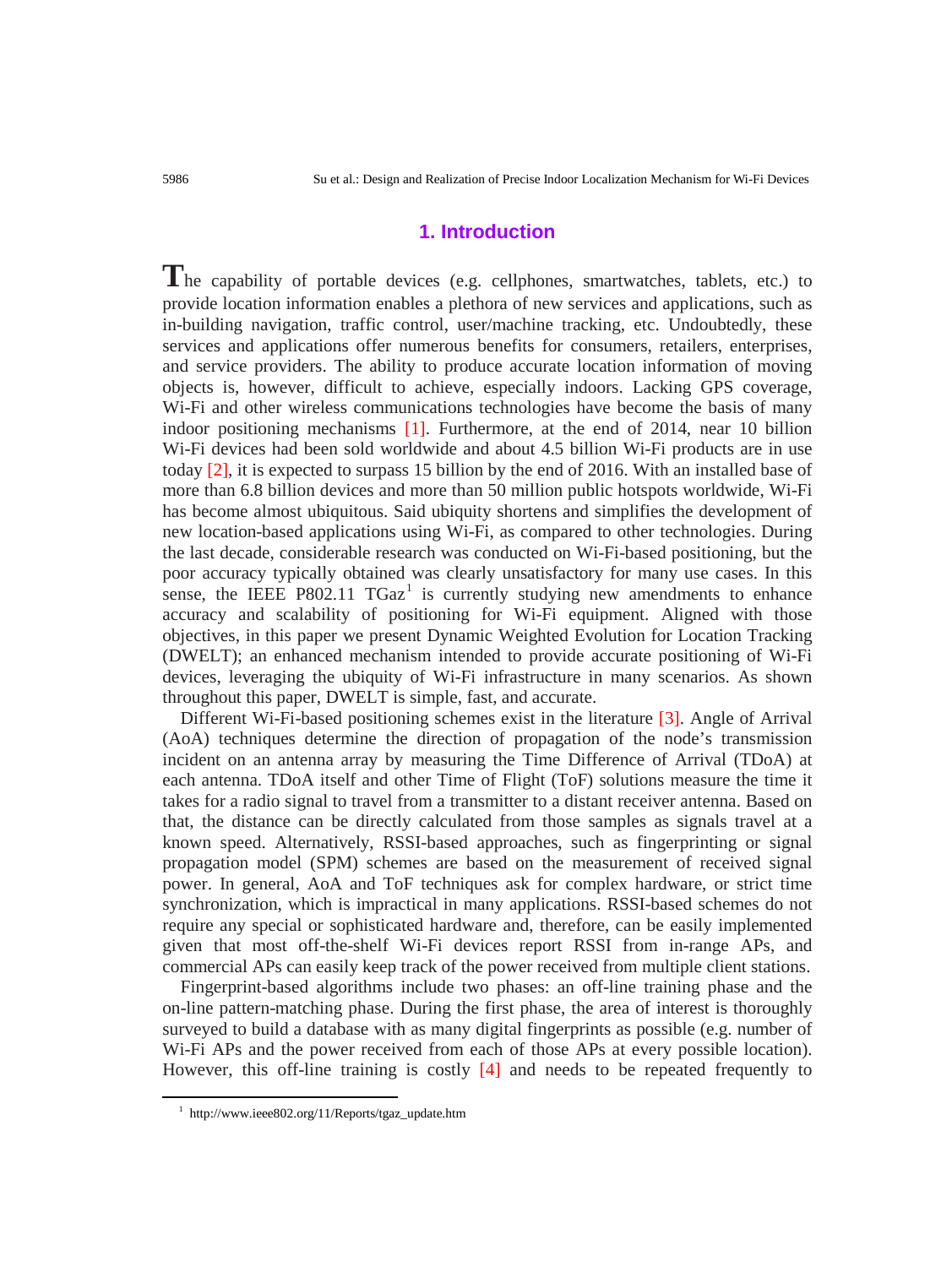accommodate changes in the environment (replacement of APs, changes in the structure of the building or even changes in the furniture, etc.). In order to speed up this phase, Tang et al. [5] propose to use unmanned ground vehicles while, in [6], authors use customized Wi-Fi APs along with Wi-Fi-based sensor anchors strategically placed to automatically calibrate and update the RSSI database. Mo et al. [7] propose a localization technique that is able to build and update radio fingerprints. Besides, Huang et al. [8] and Bruno et al. [9] have well studied the Simultaneous Localization and Mapping (SLAM) scheme based on Wi-Fi devices to reduce runtime complexity and improve location accuracy. In addition, Wang et al. [10] propose a framework for unsupervised indoor localization called UnLoc, and try to achieve the tradeoff between accuracy and calibration overhead. Furthermore, Lim et al. [11] build an indoor Wi-Fi localization system with smart antennas, which avoids the use of the off-line training phase, to triangulate the target.

Unlike many fingerprint methods, where the target's location is derived from the measurements provided by all available sensors, in [12], the Fuzzy C-Means clustering algorithm is utilized to focus only on a certain cluster of fingerprints, achieving a time-efficient localization with good resolution. A similar approach is proposed in [13], where the authors adopt a K-means clustering to compare measured RSSI values for a coarse positioning and adopt Genetic Algorithm to improve precision. Moreover, Shon et al. [14], propose a cluster-based multidimensional scaling (MDS) for range-free localization and yielded a significant accuracy improvement. Gogolak et al. [15] take advantage of the learning of the neural network model based on preprocessed (mean, median, standard deviation) RSSI values, while the system is trained with mean RSSI values. More recent works combine RSSI measurements with other data available at the target device (e.g. built-in compass, motion sensors, etc. in smartphones or other wearable devices [16], [17]).

On the other hand, SPM-based methods apply a propagation path loss model to derive the distance of a transmitter from the power received. However, received power can be highly variable in a dynamic scenario, since radio signals undergo many physical phenomena as they propagate through obstacles or reflect off static (or moving) objects. All these phenomena introduce noise in power measurements, which deviate from the predictions of the propagation models. In response to the fluctuation of the determined RSSI values, the theory of maximum entropy is introduced to eliminate the Gaussian noise in [18]. Besides, Huang et al. [19] develop a real-time RFID indoor positioning based on Kalman-filter to mitigate the drift of RSSI values. It is worth mentioning that Solhjoo and Tinati [20] try to find out the relationship between RSSI values and signal propagation distance among different direction of APs, and propose a non-circular signal propagation model. In [21], Guo et al. develop an Exponential-Rayleigh (ER) model, which includes two parts, the large-scale part and the small-scale part, to mitigate the interferences caused by the multi-path when the signal is propagating. Similarly, in [22], Lim et al. investigate a Dual Log Path Loss Model that includes two Log-curves (one is for the distances under 5m, and the other for distances between *5m* and *10m*).

DWELT is an SPM-based scheme, which includes an adaptive propagation loss model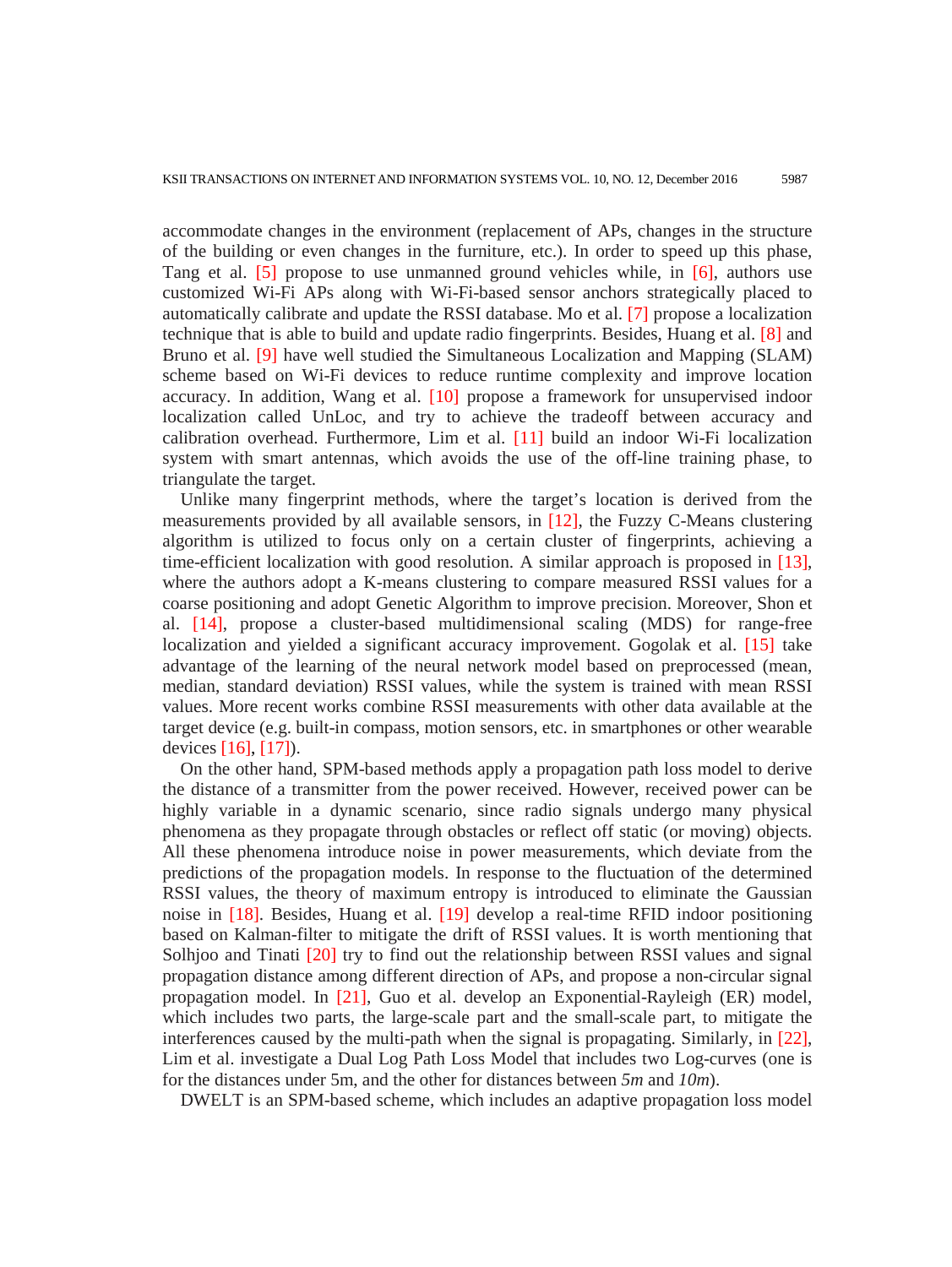and a particle-filtering algorithm; both mechanisms intend to overcome the intrinsic limitations of SPM schemes.

# **2. Description of DWELT**

In this paper, we target a quick, efficient, and accurate localization implementation, which does not require any centralized intelligence. The implementation is generally independent of the specific hardware or application situations, and needs no prior information harvesting.



**Fig. 1.** Illustration of DWELT localization process (example with  $N = 20$  in a 1D scenario)

To ease the understanding of DWELT algorithm, we assume a 1D scenario as depicted in **Fig. 1**, which is similar to the Wi-Fi devices deployed in a long runnel or corridor. In this case, Wi-Fi APs and the target device are in a line. *N* refers to the total numbers of random locations,  $w_0[i]$  refers to the initial weight of the  $i^{th}$  random location. The distance between any two adjacent APs (*Dist*) is known, and the target device is located between any two APs (at distance  $d_{x1}$  from AP1 and  $d_{x2}$  $d_{x2}$  $d_{x2}$  from AP2)<sup>2</sup>. For such

 $\overline{a}$ 

<span id="page-3-0"></span><sup>&</sup>lt;sup>2</sup> In a real scenario, the different elements can be placed at different heights, in which case, basic trigonometric rules can be applied to compensate for the possible loss of precision.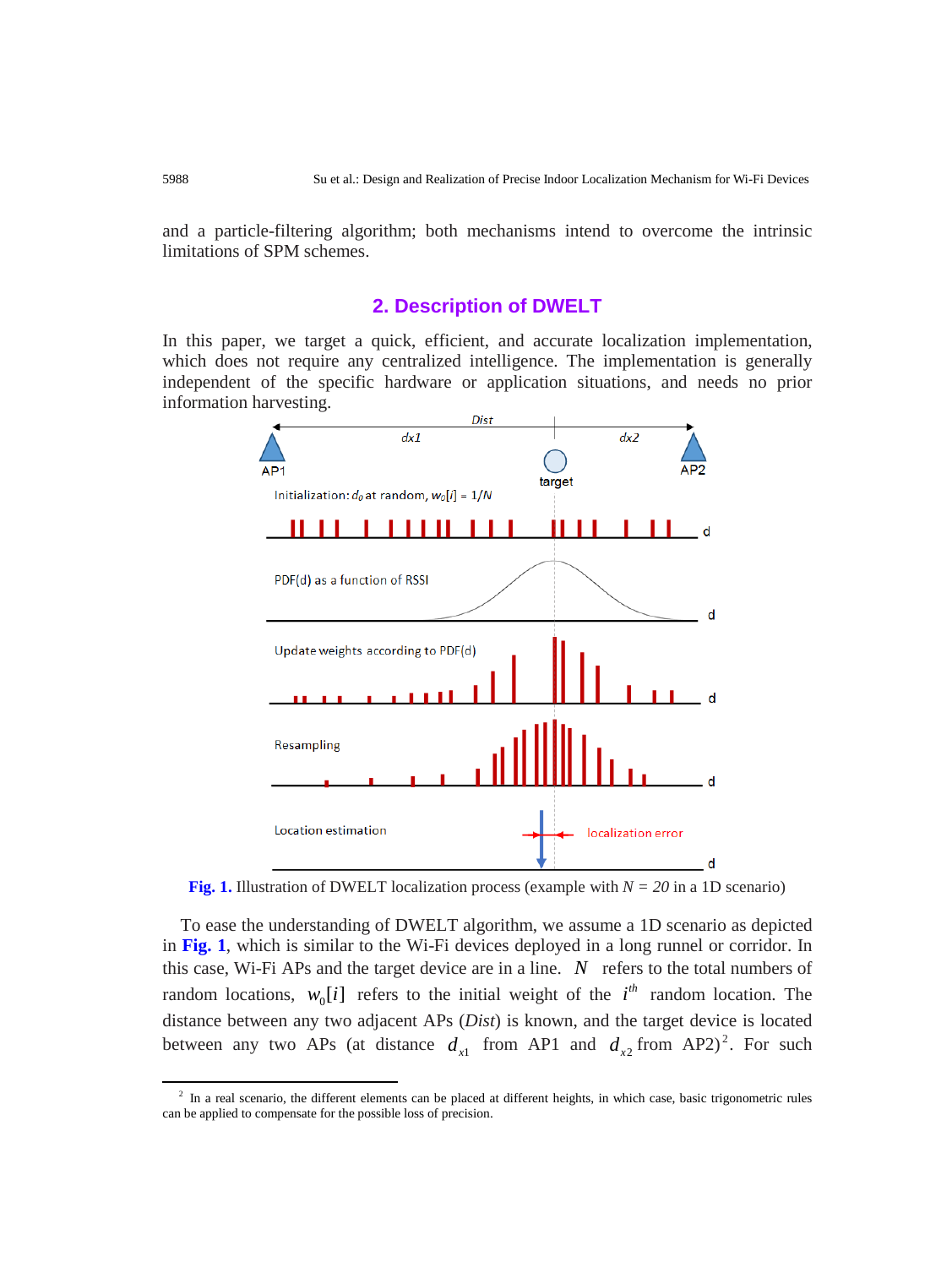scenario DWELT models the localization problem as a stochastic process in which the estimation of location is represented as probability distributions. More importantly, DWELT applies a weighted posterior-probabilistic evolution for quick convergence of localization, as detailed in the following.

## **2.1 Path loss model**

Logically, the pivotal component of an SPM-based positioning method is to accurately estimate the path loss in the selected environment. In practice, however, no analytical model exists to provide accurate predictions for all possible environments. This is particularly true for the type of environments of our interest, where the radio waves are affected by the working frequency, the roughness and electrical conductivity of walls, geometry, etc. Most indoor propagation models are based on the breakpoint model [23] (also known as X-slope model), where the signal attenuation is characterized by a different exponent on several (X) discrete intervals from the transmitter. In our work, we assume distances of less than *100m* and, similar to [24], we adopt a two-slope path loss model, represented in (1), which provides an adequate accuracy at low computational  $\cot^3$  $\cot^3$ .

$$
P_{dx} = P_0 - 10\eta \log(\frac{d_x}{d_0}) + N_\sigma \tag{1}
$$

where,

 $\overline{a}$ 

 $d_0$  refers to the breakpoint distance (in *m*);  $d_0$  is a tunable parameter depending on the environment.

 $d_x$  is the distance from the transmitter  $(d_x > d_0)$ .

 $P_0$  refers to the RSSI (in *dBm*) measured at  $d_0$ .

 $P_{dx}$  refers to the RSSI (in *dBm*) measured at  $d_{x}$ .

 $\eta$  is the path loss exponent applicable after the breakpoint.

 $N_{\sigma}$  represents the noise power as a Gaussian random variable with zero mean and  $\sigma$ standard deviation.

Similar to [25], in order to apply the algorithm in different environments without a costly off-line training phase, DWELT performs a real-time estimation of the path loss exponent  $(\eta)$  in the signal propagation model shown in (1).

## **2.1.1 Estimation of path loss exponent**

For the sake of simplicity we temporarily assume noise power  $(N_{\sigma})$  to be *0dBm*,

<span id="page-4-0"></span><sup>&</sup>lt;sup>3</sup> The propagation loss model can be sophisticated to better reflect the particularities of other scenarios (e.g. add losses due to walls/floors) without affecting other components of DWELT.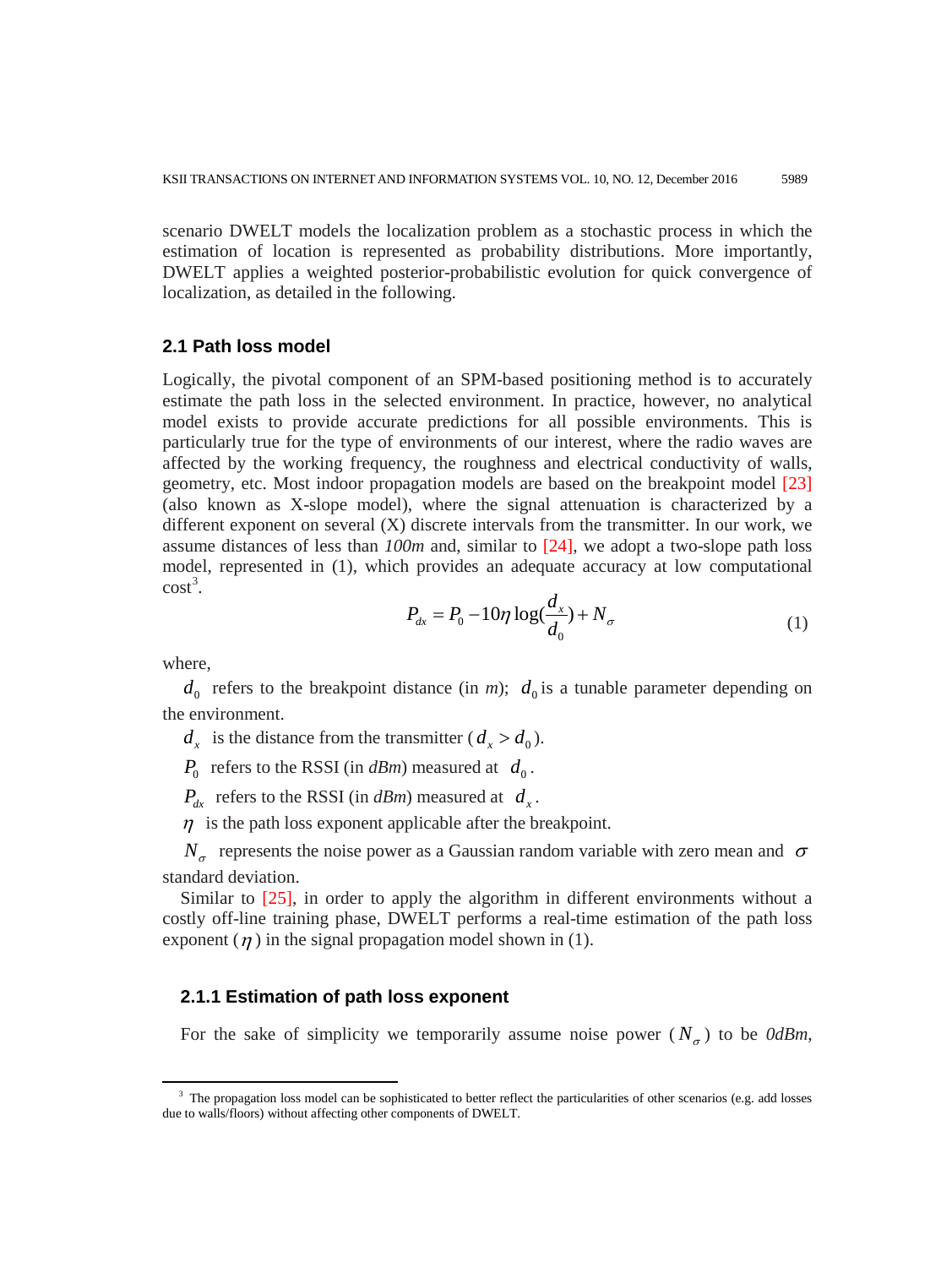breakpoint distance  $(d_0)$  to be *1m* (typical choice in indoor scenarios). From equation (1) the distance  $d_x$  from a transmitter is given by

$$
d_x = 10^{\frac{P_0 - P_{dx}}{10\eta}}
$$
 (2)

If  $RSSI<sub>1</sub>$  corresponds to the average RSSI with which AP1's transmissions are measured at the target location (see **Fig. 1**) and *RSSI2* corresponds to AP2, the distance between AP1 and AP2 (*Dist*) is approximated by:

$$
Dist \approx d = 10^{\frac{P_0 - RSSI_1}{10\eta}} + 10^{\frac{P_0 - RSSI_2}{10\eta}}
$$
(3)

Logically, *d* should be as close to *Dist* as possible and, to this aim, we adjust  $\eta$  from *a* to *b* in a step of  $\Delta$ . The chosen  $\eta$  is the value that minimizes  $\left| d - Dist \right|$ . Parameters *a*, *b* and  $\Delta$  are left as an implementation choice; *a* and *b* should cover the range of expected values for the path loss exponent of the selected environment (typically between 2 and 5 for common wireless environments) and  $\Delta$  depends on the tradeoff between resolution and computation time.

### **2.2. Location estimation**

With accurate estimation of the path loss exponent, distance estimations derived from RSSI are still unreliable due to the diverse phenomena affecting propagation. Those phenomena, especially in the presence of moving objects, cause RSSI measurements to vary in time (even for a fixed location) and make the RSSI vs. distance relationship differ from the expected monotonically decreasing behavior. Hence, we process raw RSSI data through a filtering algorithm, as illustrated in **Fig. 1**.

# **2.2.1 Initialization**

First, we generate a set of *N* random locations with uniform probabilities and store them in the array  $d_0[N]$ . The array  $d_r[N]$  represents the set of possible distances from a given AP1 over the line between AP1 and AP2 (i.e. possible values for  $d_{r1}$  in Fig. 1), at time *t*. Then, we set a weight for each of those locations and store them in the array  $w_t[N]$ . In this initialization, all *N* locations have the same weight of  $w_0[i] = 1/N$ ,  $i = 1, 2, ..., N$ .

# **2.2.2 Weight update**

Assume  $v_{\text{max}}$  is the maximum velocity of the targeted object (e.g. the walking speed of human beings in indoor environments is typically less than *2m/s*). The orientation of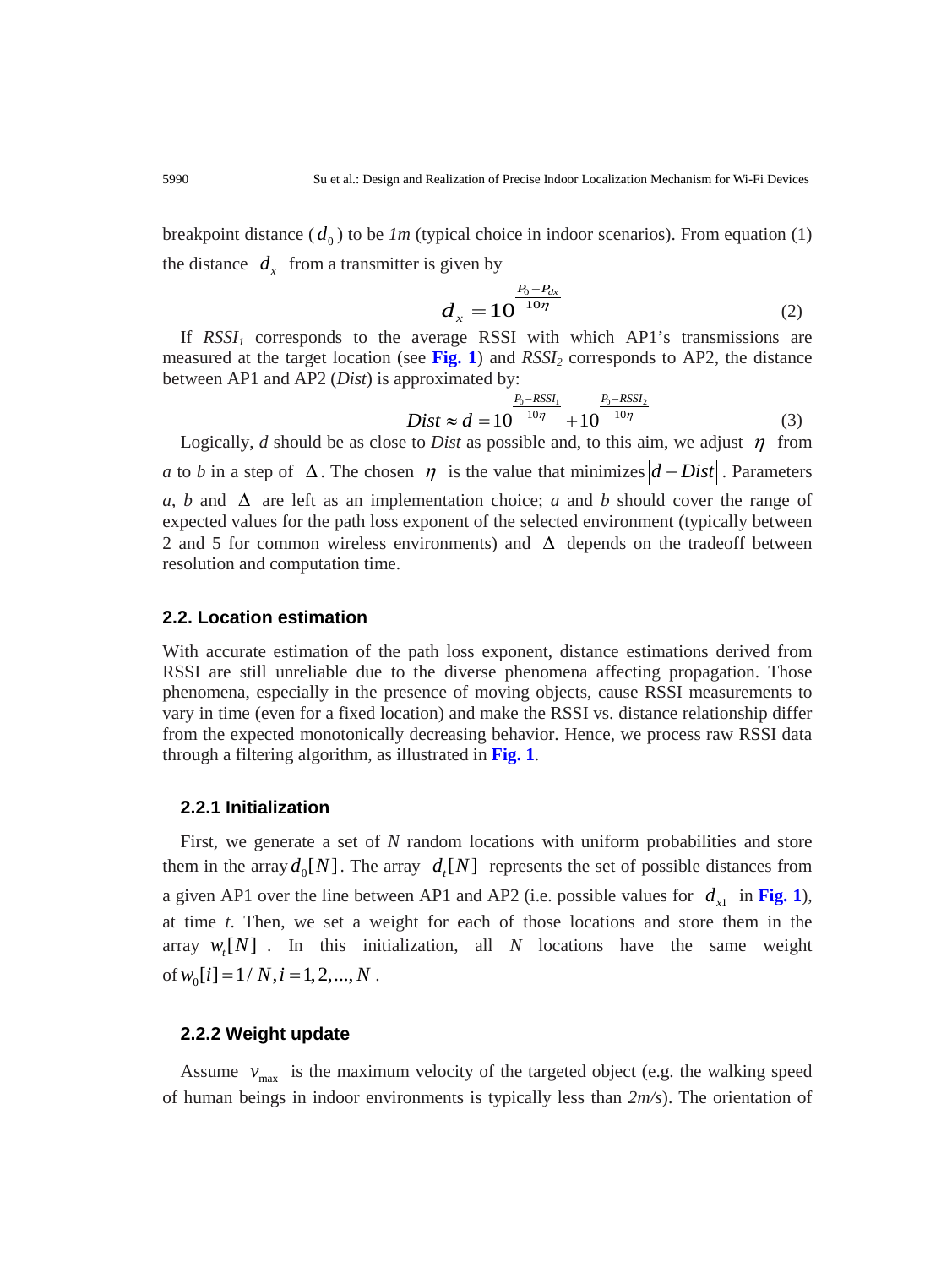the object, represented by  $\vec{o}$ , can be either +1 (i.e., moving from AP1 towards AP2) or -1 (i.e., from AP2 to AP1). The time interval between consecutive iterations is denoted as  $\delta$ . At each iteration, every possible location in  $d_i$  is updated by

$$
d_{t}[i] = d_{t-1}[i] + \delta \cdot v_{\text{max}} \cdot \vec{o}
$$
 (4)

Then, we update the corresponding weights using Eqs. (5) (6) (7), where  $w_i[i]$ represents the probability according to a normal distribution,  $d_{i}[i]$  is the actual location, given the measured RSSI ( $RSSI_1$  and  $RSSI_2$ ) and the expected RSSI at  $d_r[i]$ , and  $w_{AP1}$ ,  $W_{AP2}$  represent the portion of the weight that measures the probability of a location according to its distance from AP1 and AP2, respectively. Note that weights  $w<sub>i</sub>[ i ]$  are normalized so that  $\sum_{i=1}^{N} w_i[i] = 1$ .

$$
w_{i}[i] = w_{AP1} + w_{AP2}; i = 1, 2, ..., N
$$
 (5)

$$
w_{AP1} = \frac{1}{\sigma \sqrt{2\pi}} e^{-\frac{(RSSI_1 - (P_0 - 10\eta \log(|d_r[i] - 0]))^2}{2\sigma^2}}
$$
(6)

$$
w_{AP2} = \frac{1}{\sigma \sqrt{2\pi}} e^{-\frac{(RSSI_2 - (P_0 - 10\eta \log(|Dist - d_t[i]]))^2}{2\sigma^2}}
$$
(7)

## **2.2.3 Resampling**

Once the array of weights has been updated, we can see that some locations stemmed from (4) are very unlikely (i.e. have a small weight, less than  $\alpha$ ). Before the next iteration, we remove some of those outliers. Due to unpredictable variations of RSSI, the detection of invalid locations may not be trivial; a simple truncation selection (remove a fixed portion of the weakest candidates) may end up, for example, removing good choices that, due to a temporary fading, seemed unlikely. Instead, we follow a fitness proportional selection, where those locations with lower weight are selected for removal with higher probability; in this way, some weaker solutions may survive the selection process, which could prove useful in future iterations. The resampling process is finalized by replacing those removed locations with new random values uniformly distributed within a small area ( $\theta$ ) around the last estimated position,  $\hat{d}_{t}$ .

# **2.2.4 Localization results**

After completing all the steps for a given number of iterations, we compute the weighted average of all the possible locations and provide this value as the estimated location of the targeted object at time *t*. This is shown in (8), as the dot product  $w_t \cdot d_t$ .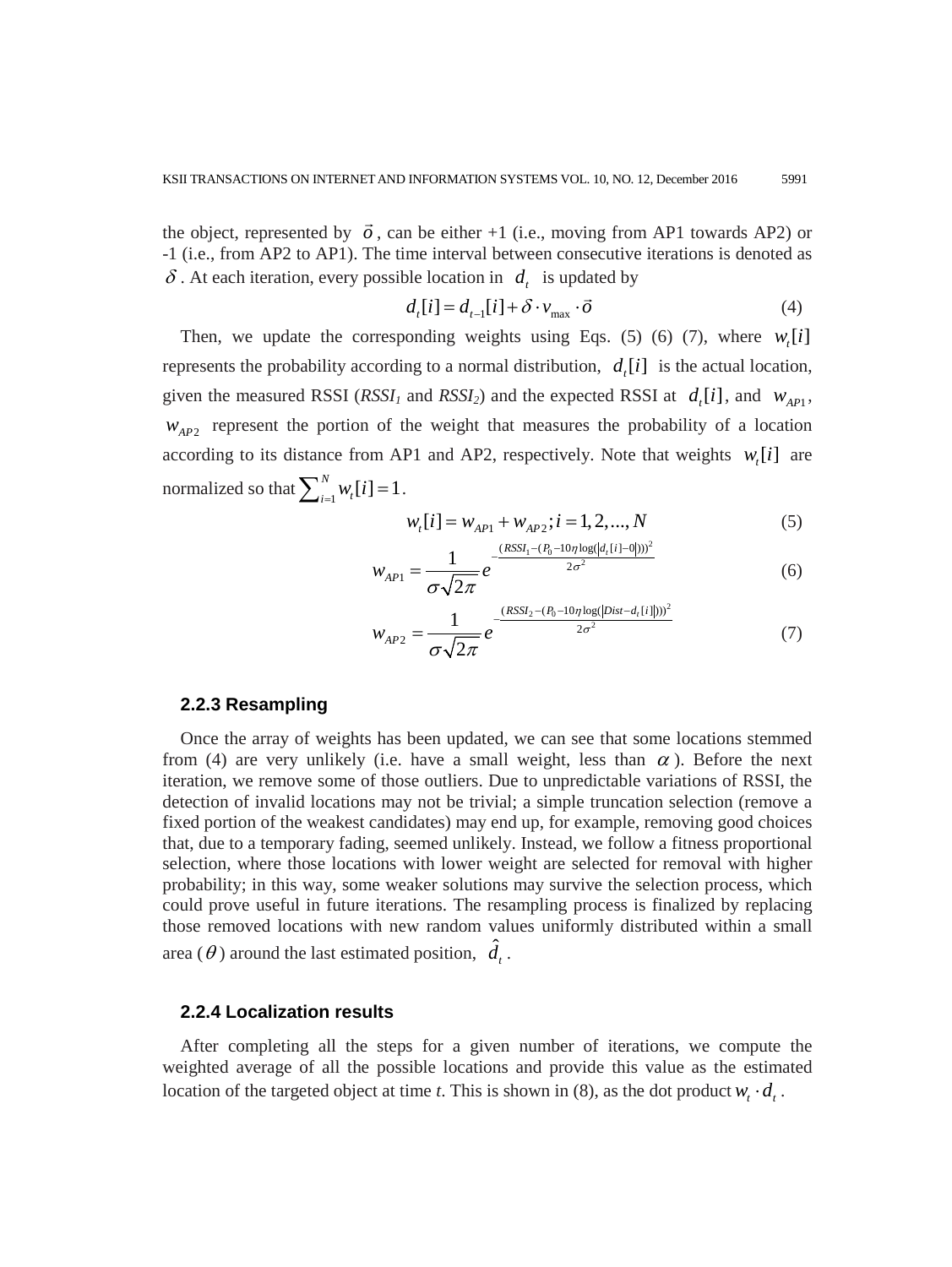$$
\hat{d}_t = \sum_{i=1}^{N} w_i[i] d_t[i] \tag{8}
$$

As shown in Algorithm 1, the DWELT algorithm starts at the online real-time estimation of path loss exponent, and continues to initialization process. After that, DWELT continues to update the weights of particles in accordance with up-to-date RSSI readings. In order to remove unlikely locations and not to remove good choices wrongly in case of a temporary fading, we adopt a fitness proportional selection as resample algorithm. Finally, the algorithm will decide the flow direction according to the convergence of DWELT and the maximum iterations. Note that the path loss exponent will be updated (estimated in real time) before every localization process.

|          | Algorithm 1: DWELT Algorithm                                                                |
|----------|---------------------------------------------------------------------------------------------|
|          | 1 begin                                                                                     |
| 2        | Step 1: Online estimation of path loss exponent $\eta$                                      |
| 3        | begin                                                                                       |
| 4        | Obtain $RSSI_1$ , $RSSI_2$ , using (3) to get d and minimizing $ d - Dist $ to              |
|          | get $\eta$ ;                                                                                |
| 5        | end                                                                                         |
| 6        | Step 2: Initialization                                                                      |
| 7        | begin                                                                                       |
| 8        | Generate array $d_0[N], w_0[N], i = 1, 2, , N;$                                             |
| 9        | end                                                                                         |
| 10       | Step 3: Weight update                                                                       |
| 11       | begin                                                                                       |
| 12       | Obtain $RSSI_1$ , $RSSI_2$ , update $w_t[i]$ by using (4) (5) (6) (7),                      |
|          | $i = 1, 2, \ldots, N$ ;                                                                     |
| 13       | Normalize $w_t[N]$ , $i = 1, 2, \ldots, N$ ;                                                |
| 14       | end                                                                                         |
| 15       | Step 4: Resample                                                                            |
| 16       | for each $i \in [1, N]$ do                                                                  |
|          | /* $\alpha$ and $\theta$ denote to the Weight Threshold and Resample<br>Range, respectively |
| 17       | if $w_t[i] < \alpha$ then                                                                   |
|          | Renew $d_t[i]$ , s.t. $ \bar{d}_t - d_t[i]  < \theta$ ;                                     |
| 18       | end                                                                                         |
| 19       | end                                                                                         |
| 20       | Step 5: Result                                                                              |
| 21<br>22 | begin                                                                                       |
|          |                                                                                             |
| 23       | Using (8) to calculate $\hat{d}_t$ ;<br>$*$ /                                               |
|          | $\frac{1}{2}$ $\frac{1}{2}$ denotes to an infinitely small number                           |
| 24       | if $ \hat{d}_t - \hat{d}_{t-1}  < \varepsilon$ or iterations bigger than M then             |
| 25       | Report $\hat{d}_t$ ;                                                                        |
| 26       | Jump to Step 1 (start a new localization);                                                  |
| 27       | else                                                                                        |
| 28       | Jump to Step 3 (start a new iteration);                                                     |
| 29       | end                                                                                         |
| 30       | end                                                                                         |
| 31 end   |                                                                                             |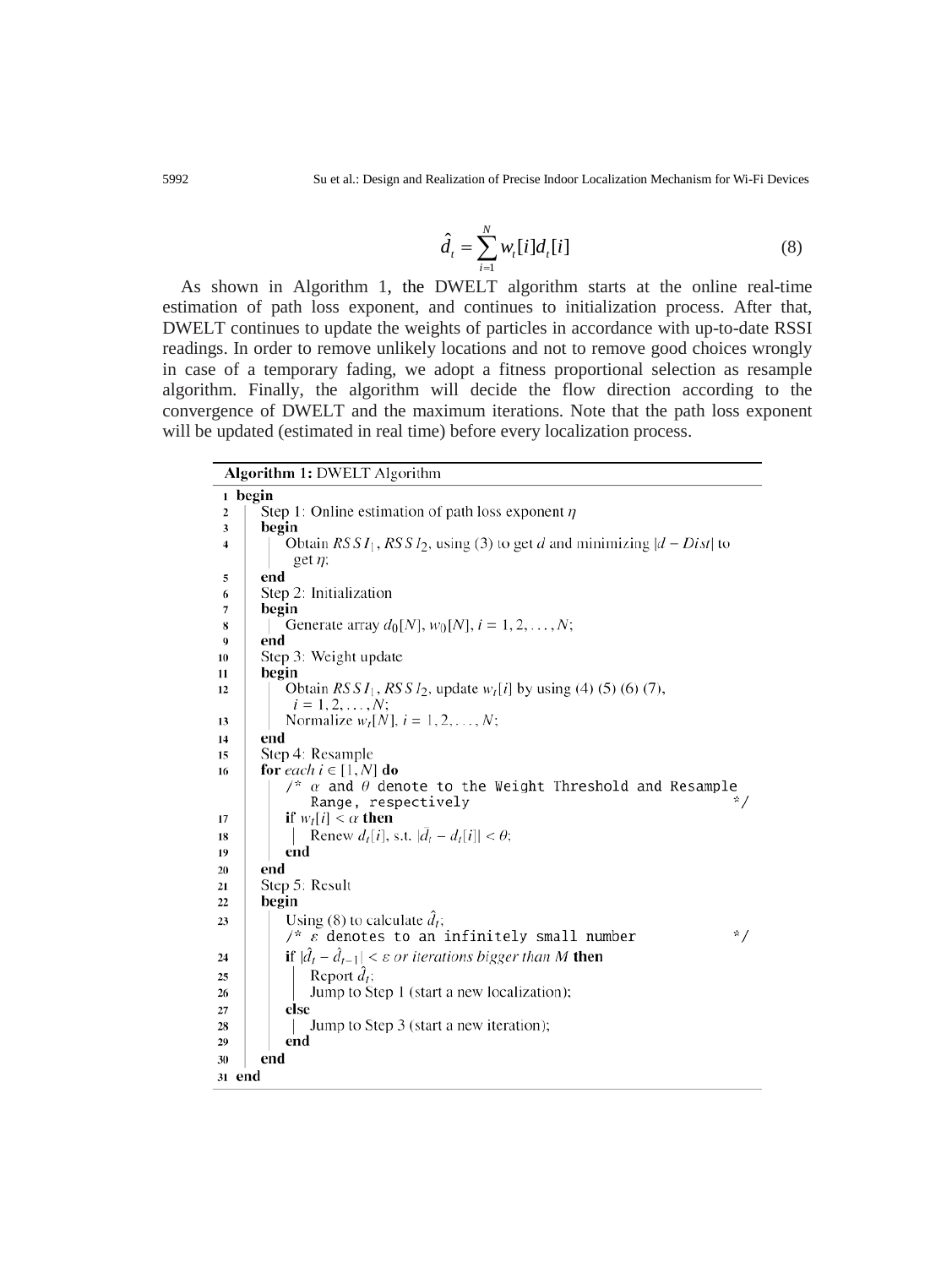# **3. Performance of DWELT**

The previous section described DWELT through an initial and simplified 1D approach. The 1D approach can be feasibly extended to provide 2D positioning scenario in more generic environments (e.g. for guided shopping, navigation in office buildings, convention centers, airports, etc.). In the 2D adaptation of DWELT, the randomly generated positions are distributed over a plane instead of a line and are then weighted according to the RSSI measured from three APs or more.

 This section presents the evaluation of DWELT and the influence of different design choices, firstly, by means of Matlab simulations and, secondly, through measurements with a real testbed deployed in different small scenarios.

## **3.1 Simulation results**

As depicted in **Fig. 1**, we assume APs are deployed every *Dist* over a straight line, and the exact location of each AP is known in advance. The target, which is randomly placed at the beginning of the simulation, is provisioned with noisy RSSI measurements from all surrounding APs, according to (1). Then, for a 1D scenario (APs and target device in the same line), we identify the two APs providing the strongest signals as AP1 and AP2. In a real deployment, AP1 and AP2 would be identified by their MAC address (or unique BSSID).

In the simulation, we assume a maximum pedestrian speed  $v_{\text{max}} = 2m / s$  (the mean walking speed of pedestrian is around *1.34m/s* [26]); the moving direction of every particle generates randomly (either +1 or -1) at every iteration; the determined RSSI value at the reference distance  $d_0$  (*1m*) is  $P_0 = -35 dBm$  [25] (the average of hundreds of samples); the path loss exponent  $\eta$  is adapted with values from 2 to 5 [25] [27] in steps of 0.03 (a fixed value of 3.5 is used to generate RSSI samples); the distance between every two adjacent APs is  $Dist = 60m$ , similar to [25]; the time interval between consecutive iterations is  $\delta = 0.05s$  (the computation time for one iteration loop is about *0.05s*); and the noise power is *4dB*, similar to [27], see **Table 1**.

| $\blacksquare$ $\blacksquare$ |            |                |         |      |                 |  |  |
|-------------------------------|------------|----------------|---------|------|-----------------|--|--|
| $v_{\text{max}}(m / s)$       | $P_0(dBm)$ |                | Dist(m) | O(S) | $\overline{dB}$ |  |  |
|                               | ر و-       | $2 - 5$ , 0.03 | 60      | 0.05 |                 |  |  |

**Table 1.** DWELT Configuration Parameters

In order to show the convergence of the proposed algorithm, the simulation result is demonstrated in **Fig. 2**. And the vertical coordinate of this figure represents the distance between the target and AP1. As we can see from **Fig. 2**, the positioning precision for *50* iterations (Platform: Matlab, CPU: *1.8GHz*, Elapsed Time: *68ms*) can be *0.9m* stably. We can draw a conclusion that, the proposed algorithm is an evolutionary algorithm which is based on dynamic enhancement, it can track and locate the target through accurately and requires short calculation time.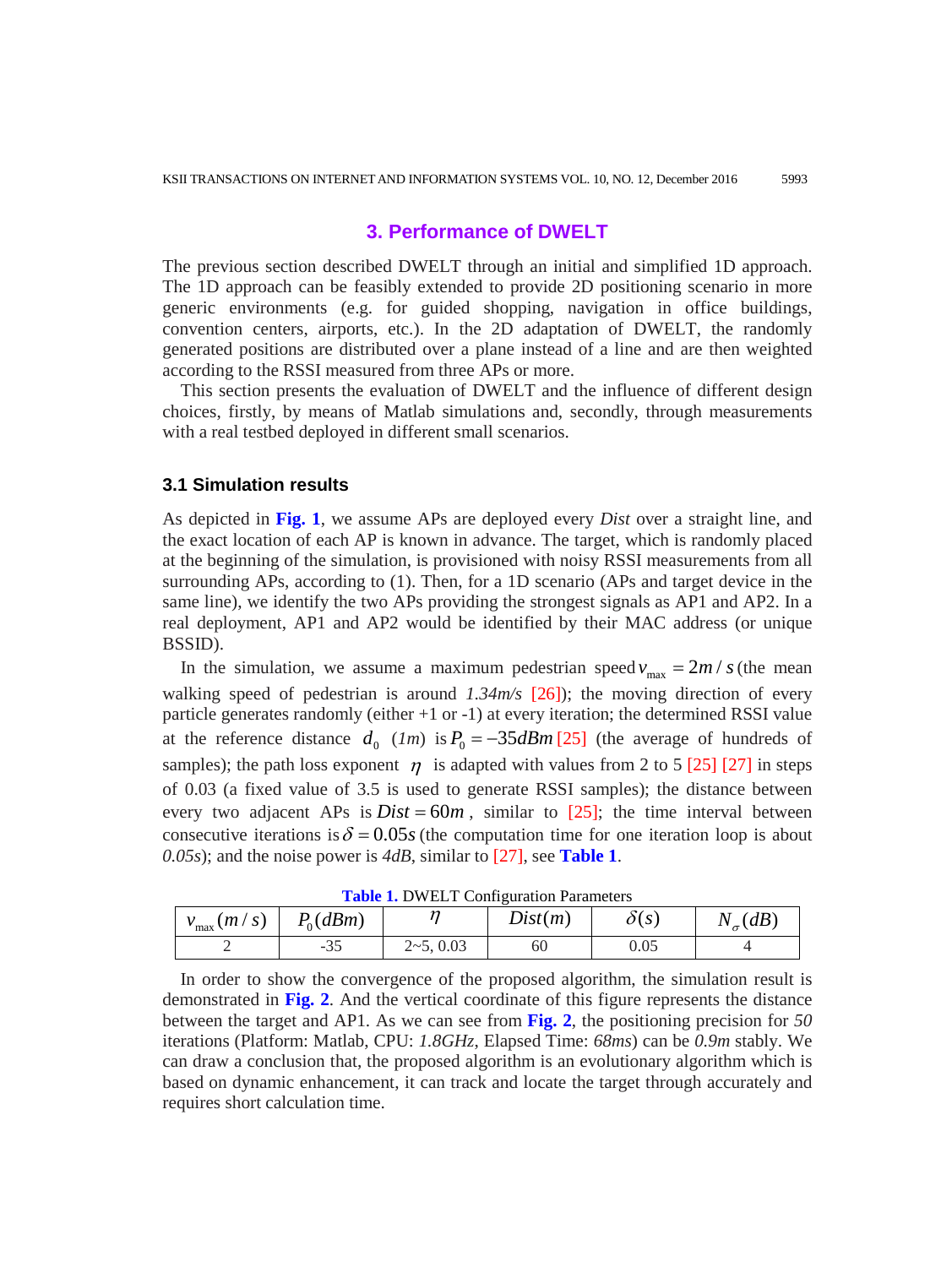After that, we conduct more simulations to see how the number of particles (*N*) and noise power  $(N_{\sigma})$  affect the localization results. For that, we assume the maximum number of iterations (NoI) is 50, and the other configuration parameters are the same as **Table 1**.



**Fig. 2.** Simulation and evaluation for positioning and tracking



**Fig. 3.** Simulated localization error with noisy RSSI measurements for 100 and 500 particles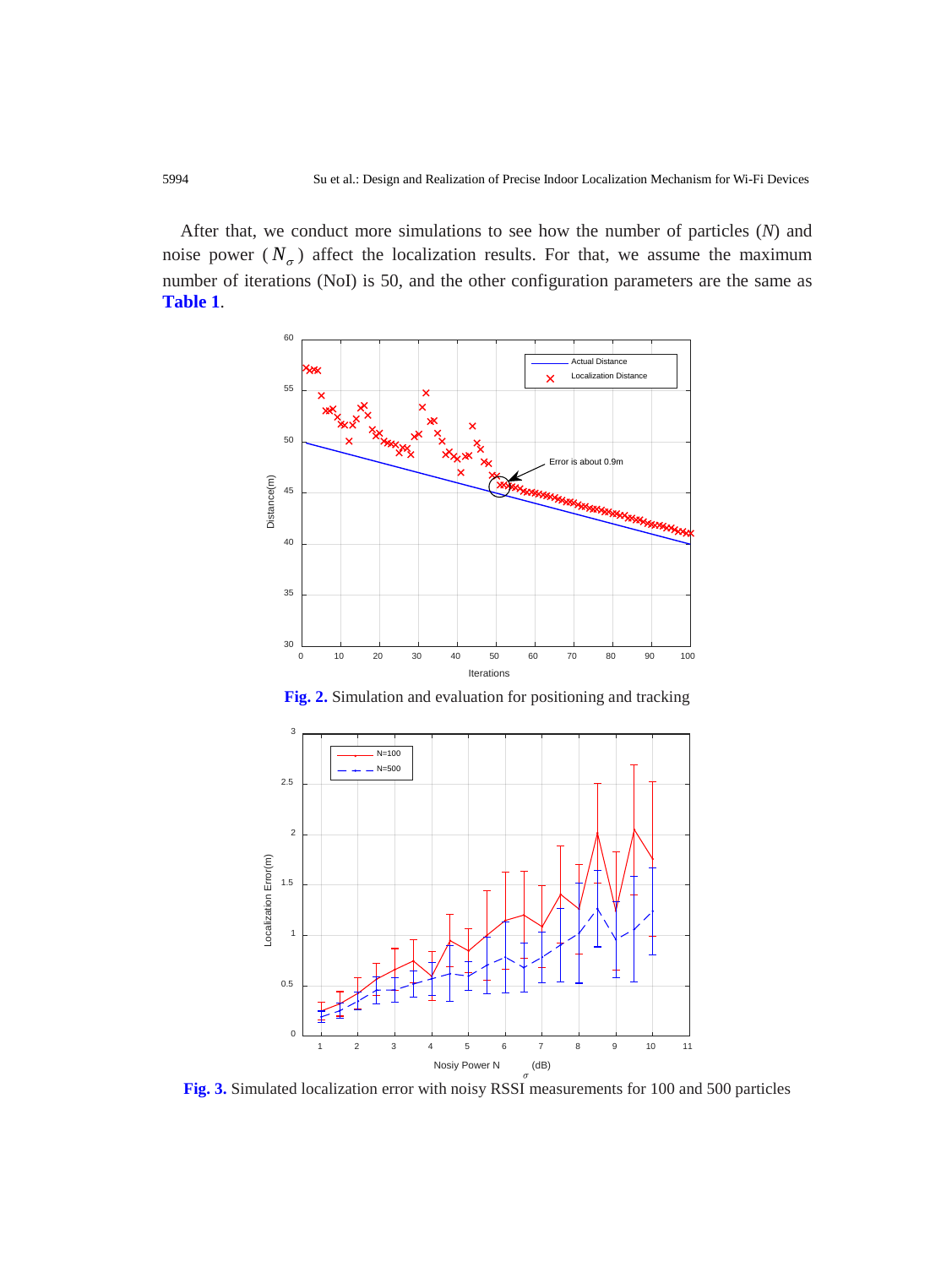**Fig. 3** shows that the 1D resolution of DWELT varies, on average, from *20cm* to *2.0m*, in the worst case. Logically, as we increase the noise in RSSI measurements, we witness a noticeable loss of precision. That loss of precision can be mitigated by increasing the number of particles (*N*) of the filtering algorithm. In this regard, note that **Fig. 3** shows localization errors for two cases:  $N = 500$  and  $N = 100$ . A larger number of candidate positions provide an improved accuracy (above *1m*, in the worst case) at the cost of an increased computation time. Note that, in typical indoor WLAN scenarios, the standard deviation of  $N_{\sigma}$  is between 3 and 6dB [28], resulting in  $|N_{\sigma}|$  below 4dB for 50% of the cases, and below *10dB* in 90%.



|                            | $\mathbf{F}_{\mathbf{S}}$ . $\mathbf{F}_{\mathbf{S}}$ . Compact changement | 6:00            |
|----------------------------|----------------------------------------------------------------------------|-----------------|
| <b>DWELT</b>               |                                                                            |                 |
| Settings:                  |                                                                            |                 |
| Input SSID1                | Input SSID2                                                                |                 |
| Input distance between APs |                                                                            |                 |
|                            | <b>POSITIONING</b>                                                         |                 |
| AP1                        |                                                                            | AP <sub>2</sub> |
|                            | <b>Current Location: 10.00m</b>                                            |                 |
| between the target and AP1 | Note: The current location shows the distance                              |                 |

**Fig. 5.** User interface of DWELT APP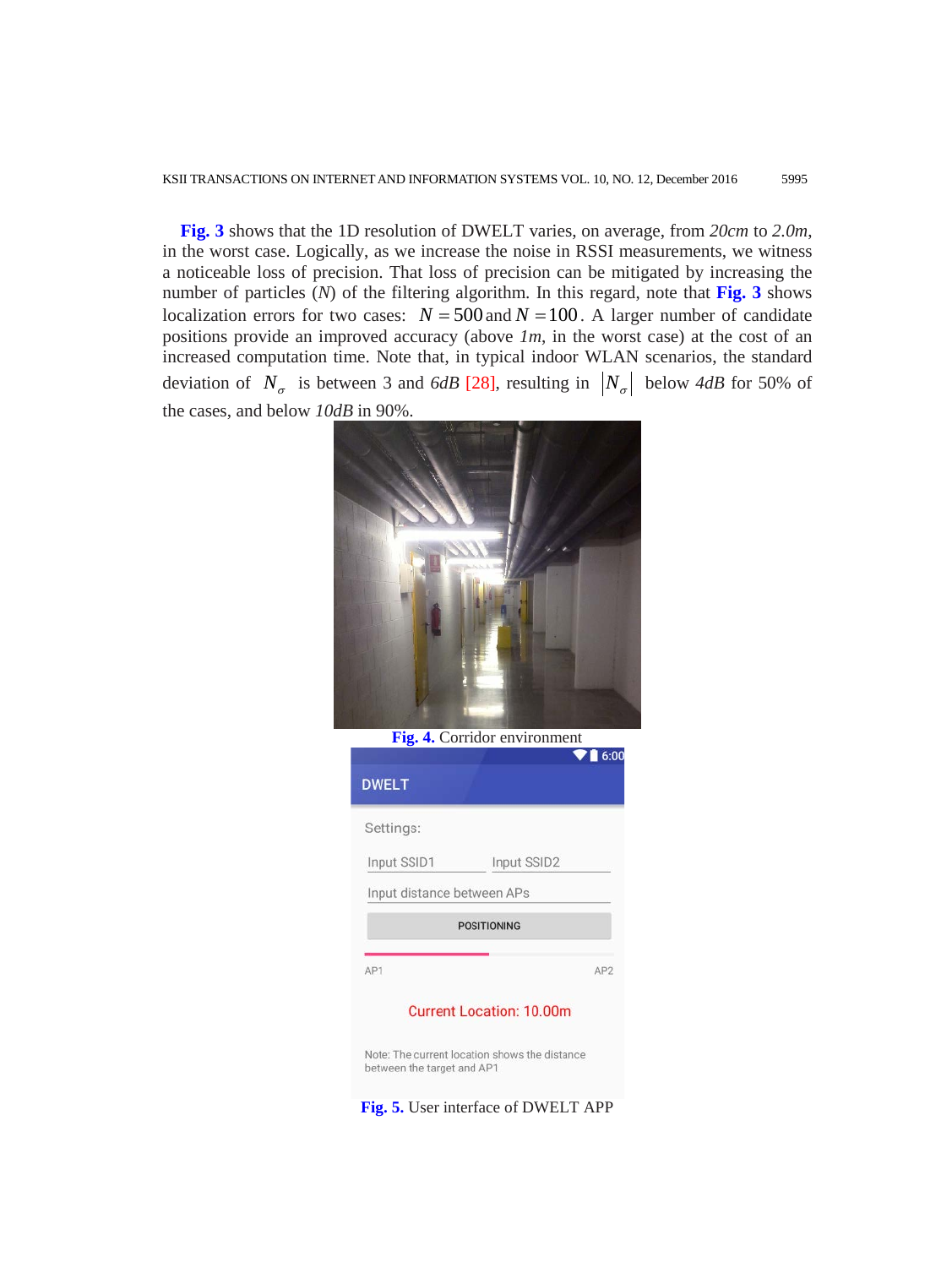# **3.2 Experimental results**

We conducted several experiments in different scenarios, one of the experimental environment is depicted in **Fig. 4** (corridor environment). The testbed consists of two off-the-shelf Wi-Fi APs (Aigo RS150) and a HUAWEI U9508<sup>[4](#page-11-0)</sup>, an Android-based (Jelly Bean 4.1.2) smartphone running DWELT. The configuration parameters are the same as in the simulation environment except for the distance between APs,  $Dist = 20m$ . The experimental setup is similar to **Fig. 1**, and the user interface of Android APP running DWELT algorithm is shown in **Fig. 5**.

To evaluate how the real-time estimation of path loss exponent affects the performance of localization algorithm, we conducted several experiments in corridor environments, shown in **Fig. 6**. From this figure, we notice that the real-time estimation of path loss exponent significantly improves the performance of localization algorithm, we see that about 46% improvement can be achieved compared to that without path loss exponent estimation process to achieve an accuracy of *2m*.



**Fig. 6.** CDF of localization error with/without real-time path loss exponent estimation

## **3.2.1 Enhanced resample/weighted strategy**

 The experiments of the first implementation show a poor precision of *1m* only in 42% of the cases. It is clear that the algorithm needs adjustments to bring it to practice. In this regard, the first set of experiments focused on the resampling phase. Initially, the set of

 $\overline{a}$ 

<span id="page-11-0"></span><sup>4</sup> In this platform (Quad-core 1.4GHz CPU, 2GB of RAM), the DWELT application represents a peak of 29% of the CPU.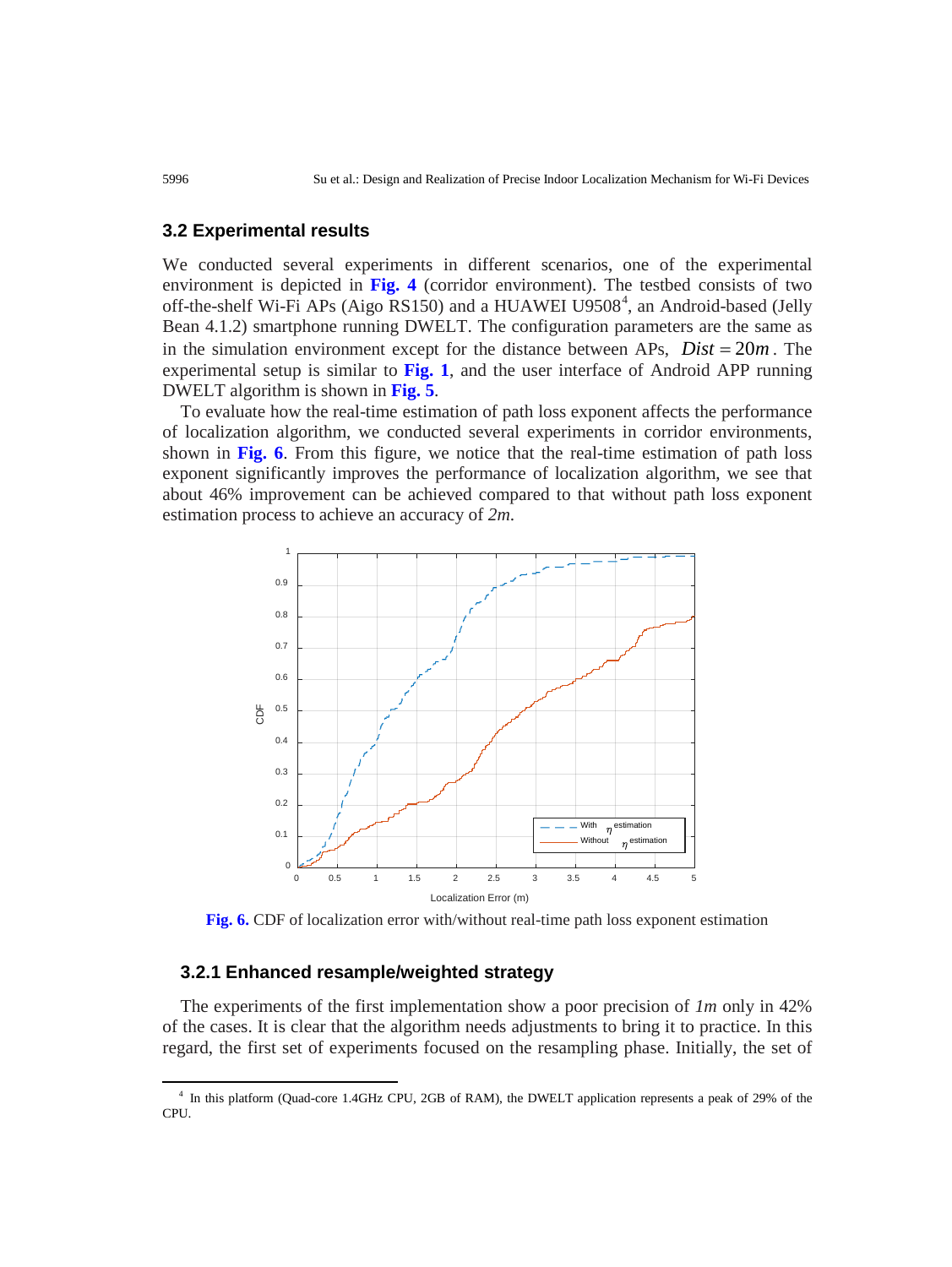new possible locations was generated within the whole range from *0* to *Dist*. Intuitively, reducing the range for new candidate locations allows more precise estimations with fewer iterations, in most of the cases. Therefore, we modified DWELT to generate new candidate locations within the region between  $\hat{d}_t - \lambda$  and  $\hat{d}_t + \lambda (\hat{d}_t)$  is the most recent estimated location). Experimentally we observed that values below  $\lambda = 5m$  do not show any further improvements.

Another interesting observation was that DWELT provided more accurate results when the targeted object was not in close proximity of any of the reference APs. We realized that, near the breakpoint distance, the path loss model fails to provide accurate RSSI predictions, while it is more reliable in the far-field. Accordingly, we evaluated different strategies intended to overcome that significant limitation of the model; giving more relevance to the RSSI of the farthest AP was identified as the best approach. In consequence, the weight distribution shown in (5) is slightly modified so that, when the targeted object estimated location is closer to AP1 (less than  $Dist/4$ ), we give 50% added weight to RSSI2, and vice versa.



**Fig. 7.** CDF of localization error with/without enhanced resample/weighted algorithm

As shown in **Fig.7**, the localization performance is improved significantly with enhanced resample/weighted algorithm. It achieves an accuracy of *1m* at 81%, of *2m* at more than 90%.

After implementing the enhanced resample and weighted strategies, DWELT was tested in three different scenarios: an indoor parking lot, a crowded shopping mall and a long corridor, and the distance between APs is 20m. In **Table 2**, the average localization errors of 3 different scenarios are less than one meter, and the precision of DWELT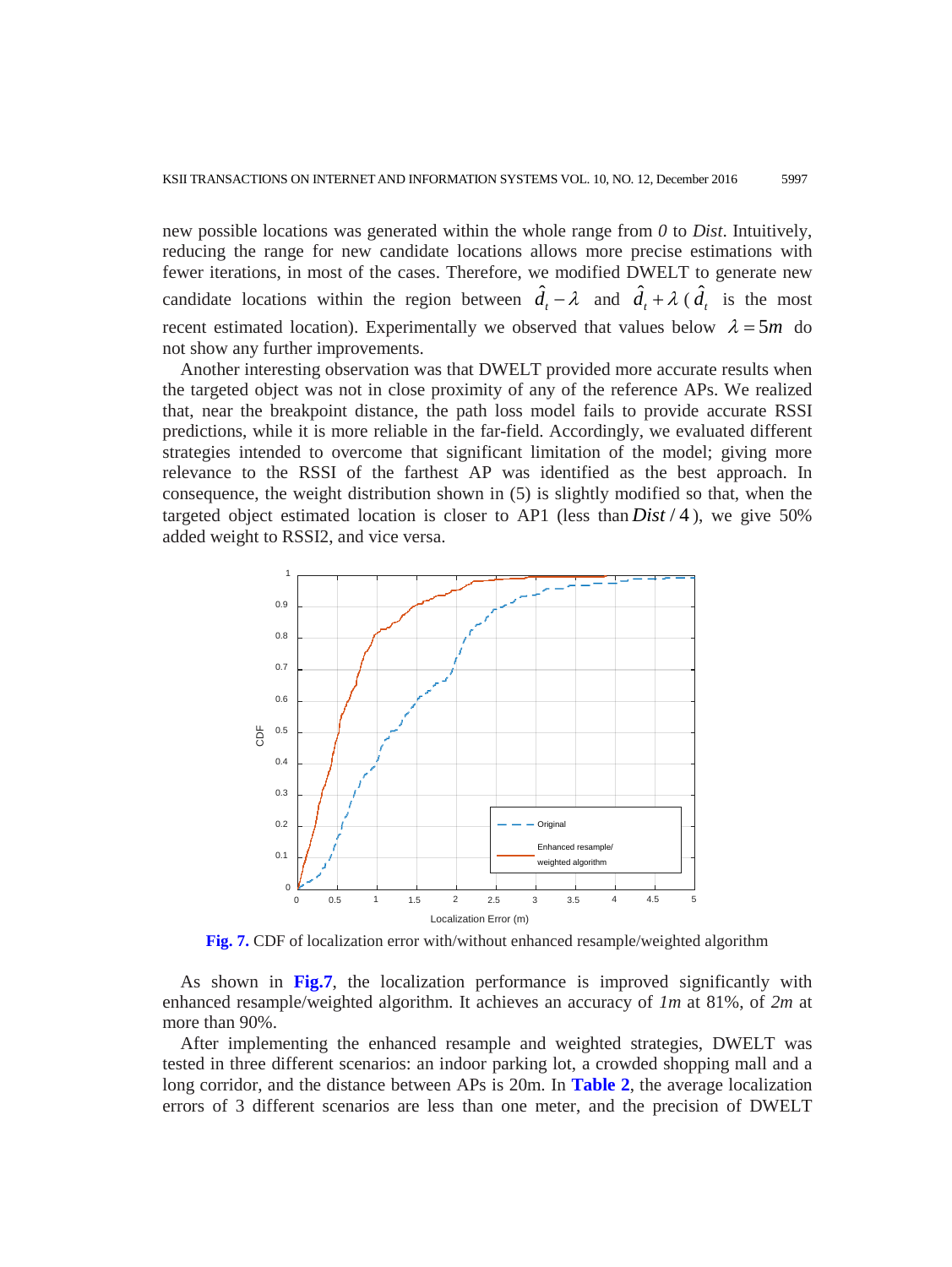shows good robust. More importantly, the average localization error and maximum error of DWELT respectively fall by 55.4% and 5.1% compared with SLAM [5] [8] [9] algorithm, see in **Table 3**, **Fig. 8**. After that, **Fig. 9** shows the CDF of the localization error in those three scenarios; the  $90<sup>th</sup>$  percentile varies between  $1.4m$  (corridor) and  $2m$ (parking lot).

|                       | Corridor | Mall   | Parking lot |
|-----------------------|----------|--------|-------------|
| The average error (m) | 0.6656   | 0.9430 | 0.9560      |
| The max error (m)     | 3.1916   | 5.0537 | 3.8862      |

**Table 2.** Localization error of 3 different scenarios

#### **Table 3.** Localization error of 2 different methods

|                       | <b>SLAM</b> | <b>DWEIT</b> |
|-----------------------|-------------|--------------|
| The average error (m) | 1.9313      | 0.8608       |
| The max error $(m)$   | 5.3212      | 5.0537       |



**Fig. 8.** CDF of 2 different localization methods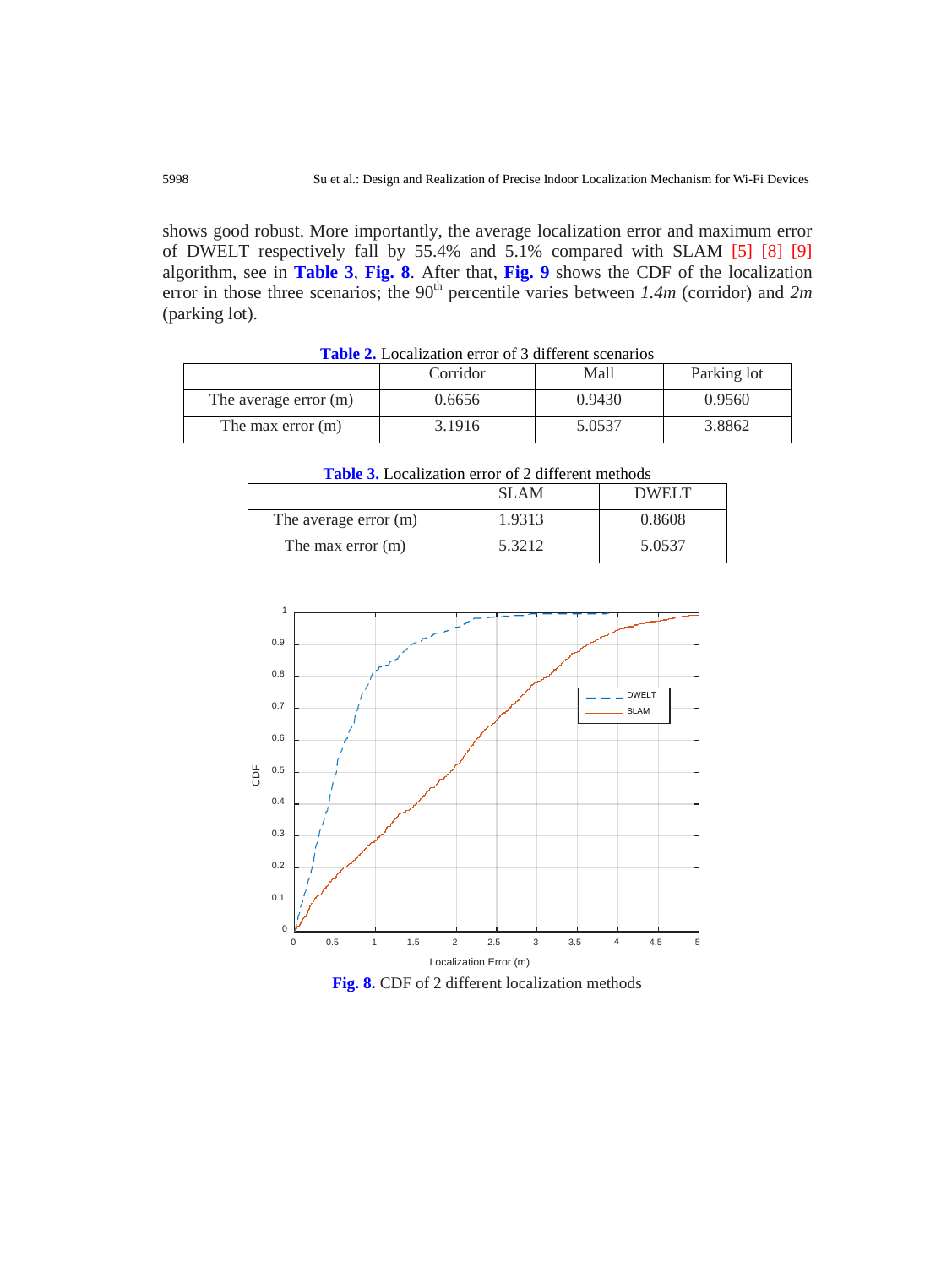

**Fig. 9.** CDF of the measured localization error in three different scenarios

# **3.2.2 Performance vs. APs' distance**

 The resolution of RSSI in Wi-Fi device (typically *1dB*) restricts the maximum distance between the target object and AP in SPM-based positioning. According to equation (1), to meet  $P_{dx1} - P_{dx2} = 1$ *dB*, the relationship between  $d_{x1}$  and  $d_{x2}$  must satisfy  $d_{x2} = d_{x1} \cdot 10^{1/30} = 1.0798 d_{x1}$ , when the noise powers in two different locations are the same and the path loss exponent is 3. Therefore, when  $d_{x} > 20m$ , it will take a distance of at least  $1.5955m (0.798 \cdot d_{x1})$  to compensate the poor resolution of RSSI in Wi-Fi device, which will decrease the performance of localization algorithm when the APs' distance increase. As shown in Fig. 10, when  $Dist=25m$ , the localization algorithm performs worse than that of *Dist=20m* with enhanced resample/weighted algorithm, and achieves a performance more or less the same with the configuration of *Dist=20m* and without enhanced algorithm. DWELT algorithm shows better performance when the distance between two adjacent APs is within a reasonable value (around 20 meters). The localization errors tend to be higher as the distance increases. Besides, the huge obstacles in the line-of-sight of APs will affect the localization accuracy significantly.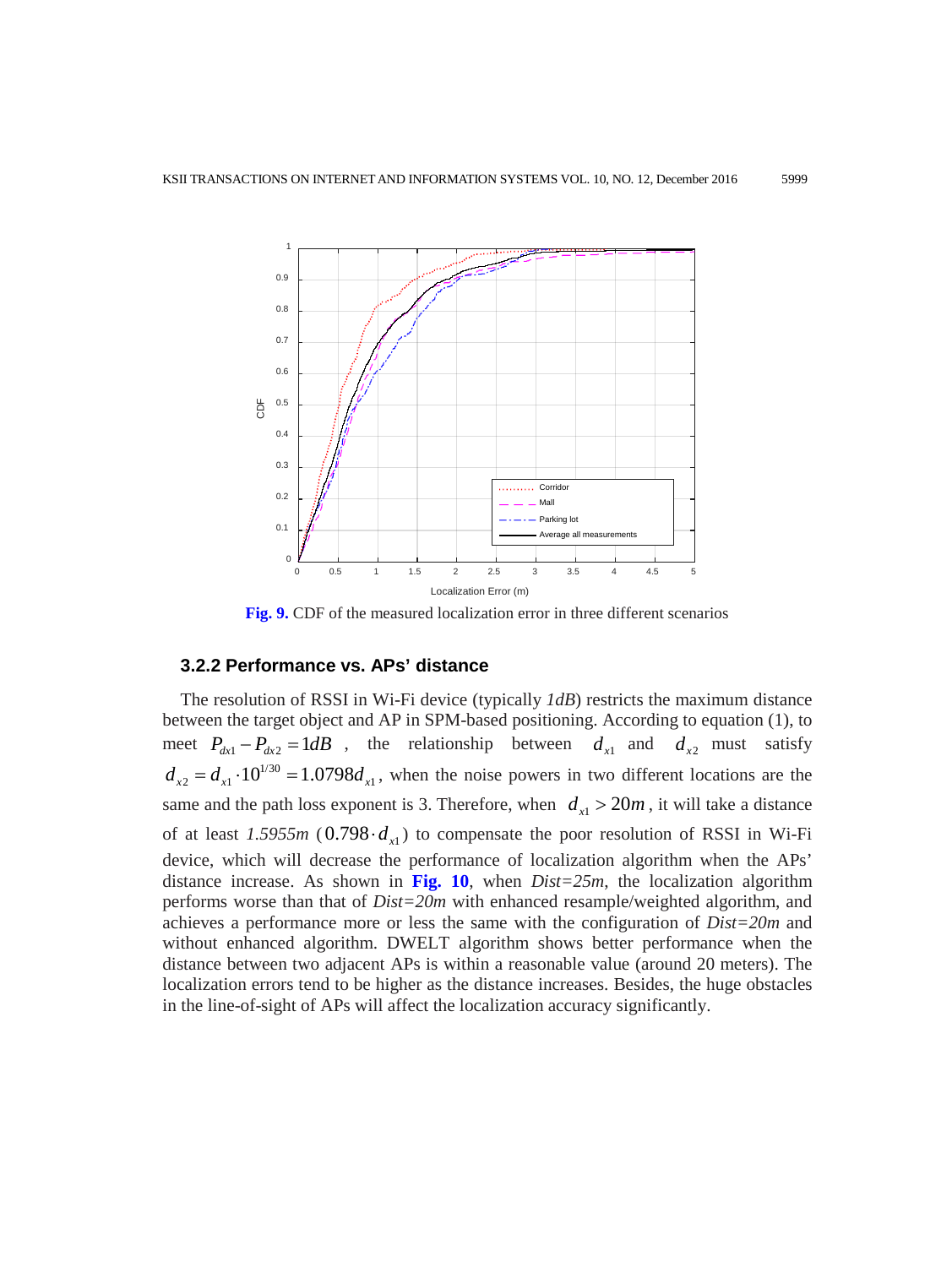

**Fig. 10.** CDF of localization error with/without enhanced resample/weighted algorithm

# **4. Conclusions and future work**

In this paper, we propose and evaluate the Dynamic Weighted Evolution for Location Tracking (DWELT), an enhanced RSSI-based positioning algorithm intended to provide accurate indoor positioning of Wi-Fi-based sensors, which leverages the ubiquity of Wi-Fi infrastructure in many of such scenarios. DWELT is simple: it does not need any extra signaling or cooperation among Wi-Fi APs, and it does not require a prior data harvesting phase (e.g. to develop a fingerprint database). DWELT is fast: it shows low computational overhead (implemented and tested on Android-based smartphones). DWELT is accurate: simulations as well as experimental measurements showed that DWELT provides location within *1m* precision in more than 81% of the cases, and within *2m* in 95%.

# **Acknowledgement**

This work is supported in part by the National Natural Science Foundation (NSF) of China (Grant No. 61571330); the Harman-Tongji Joint Research Project (Grant No. 08002450266); the Spanish Government's Ministerio de Economía y Competitividad through project TEC2012-32531, and by the FEDER.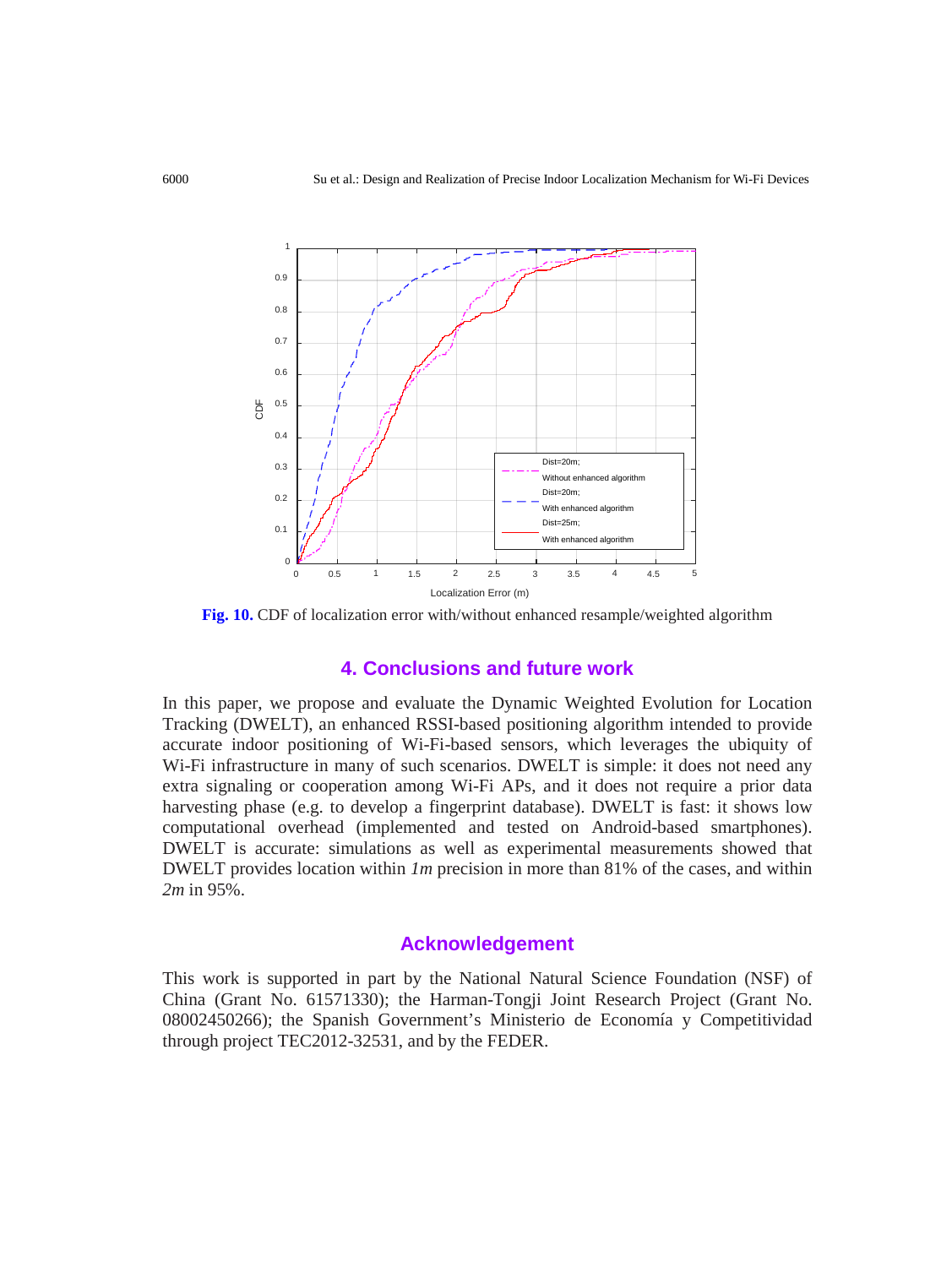### **References**

- [1] M. A. Al-Ammar, S. Alhadhrami, A. Al-Salman, A. Alarifi, H. S. Al-Khalifa, A. Alnafessah, and M. Alsaleh, "Comparative Survey of Indoor Positioning Technologies, Techniques, and Algorithms," in *Proc. of International Conference on Cyberworlds*, pp. 245-252, Oct., 2014. [Article \(CrossRef Link\).](http://dx.doi.org/10.1109/cw.2014.41)
- [2] Wi-Fi Alliance, "Total Wi-Fi device shipments to surpass ten billion this month," Jan., 2015. [Article \(CrossRef Link\).](http://www.wi-fi.org/news-events/newsroom/total-wi-fi-device-shipments-to-surpass-ten-billion-this-month)
- [3] C. Yang, H. R. Shao, "WiFi-based indoor positioning," *IEEE Communications Magazine*, vol. 53, no. 3, pp. 150-157, Mar., 2015[. Article \(CrossRef Link\).](http://dx.doi.org/10.1109/mcom.2015.7060497)
- [4] I. Bisio, M. Cerruti, and et al., "A trainingless wifi fingerprint positioning approach over mobile devices," *IEEE Antennas and Wireless Propagation Letters*, vol.13, pp. 832-835, 2014. [Article \(CrossRef Link\).](http://dx.doi.org/10.1109/lawp.2014.2316973)
- [5] J. Tang, Y. Chen, L. Chen, J. Liu, J. Hyyppä, A. Kukko, H. Kaartinen, H. Hyyppä, and R. Chen, "Fast Fingerprint Database Maintenance for Indoor Positioning Based on UGV SLAM," *Sensors*, vol. 15, no. 3, pp. 5311-5330, Mar., 2015. [Article \(CrossRef Link\).](http://dx.doi.org/10.3390/s150305311)
- [6] Y. Du, D. Yang, C. Xiu, "A Novel Method for Constructing a WIFI Positioning System with Efficient Manpower," *Sensors*, vol. 15, no. 4, pp. 8358-8381, Apr., 2015. [Article \(CrossRef Link\).](http://dx.doi.org/10.3390/s150408358)
- [7] Y. Mo, Z. Zhang, Y. Lu, and et al., "A Novel Technique for Human Traffic based Radio Map Updating in Wi-Fi Indoor Positioning Systems," *KSII Transactions on Internet and Information Systems (TIIS)*, vol. 9, no. 5, pp. 1881-1903, 2015[. Article \(CrossRef Link\).](http://dx.doi.org/10.3837/tiis.2015.05.019)
- [8] J. Huang, D. Millman, and et al., "Efficient, generalized indoor wifi graphslam," in *Proc. of Robotics and Automation (ICRA), 2011 IEEE International Conference on.*, pp. 1038-1043, Sept., 2011. [Article \(CrossRef Link\).](http://dx.doi.org/10.1109/icra.2011.5979643)
- [9] L. Bruno, P. Robertson, "Wislam: Improving footslam with wifi," in *Proc. of Indoor Positioning and Indoor Navigation (IPIN), 2011 International Conference on., IEEE*, pp. 1-10, May, 2011. [Article \(CrossRef Link\).](http://dx.doi.org/10.1109/ipin.2011.6071916)
- [10] H. Wang, S. Sen, and et al., "No need to war-drive: unsupervised indoor localization," in *Proc. of the 10th international conference on Mobile systems, applications, and services*, pp. 197-210, 2012. [Article \(CrossRef Link\).](http://dx.doi.org/10.1145/2307636.2307655)
- [11] C. H. Lim, Y. Wan, and et al., "A real-time indoor WiFi localization system utilizing smart antennas," *IEEE Transactions on Consumer Electronics*, vol. 53, no. 2, pp. 618-622, May, 2007. [Article \(CrossRef Link\).](http://dx.doi.org/10.1109/tce.2007.381737)
- [12] D. J. Suroso, P. Cherntanomwong, P. Sooraksa, and J. Takada, "Fingerprint-based technique for indoor localization in wireless sensor networks using Fuzzy C-Means clustering algorithm," in *Proc. of 2011 International Symposium on Intelligent Signal Processing and Communications Systems (ISPACS)*, pp. 1-5, Dec., 2011. [Article \(CrossRef Link\).](http://dx.doi.org/10.1109/ispacs.2011.6146167)
- [13] P. Sunantasaengtong and S. Chivapreecha, "Mixed K-means and GA-based weighted distance fingerprint algorithm for indoor localization system," in *Proc. of TENCON 2014-2014 IEEE Region 10 Conference*, pp. 1-5, Oct., 2014. [Article \(CrossRef Link\).](http://dx.doi.org/10.1109/tencon.2014.7022478)
- [14] M. Shon, M. Jo, and et al., "An interactive cluster-based MDS localization scheme for multimedia information in wireless sensor networks," *Computer communications*, vol. 35, no. 15, pp. 1921-1929, Sept., 2012. [Article \(CrossRef Link\).](http://dx.doi.org/10.1016/j.comcom.2012.05.002)
- [15] L. Gogolak, S. Pletl, and D. Kukolj, "Indoor fingerprint localization in WSN environment based on neural network," in *Proc. of 2011 IEEE 9th International Symposium on Intelligent Systems and Informatics*, pp. 293-296, Sept., 2011. [Article \(CrossRef Link\).](http://dx.doi.org/10.1109/sisy.2011.6034340)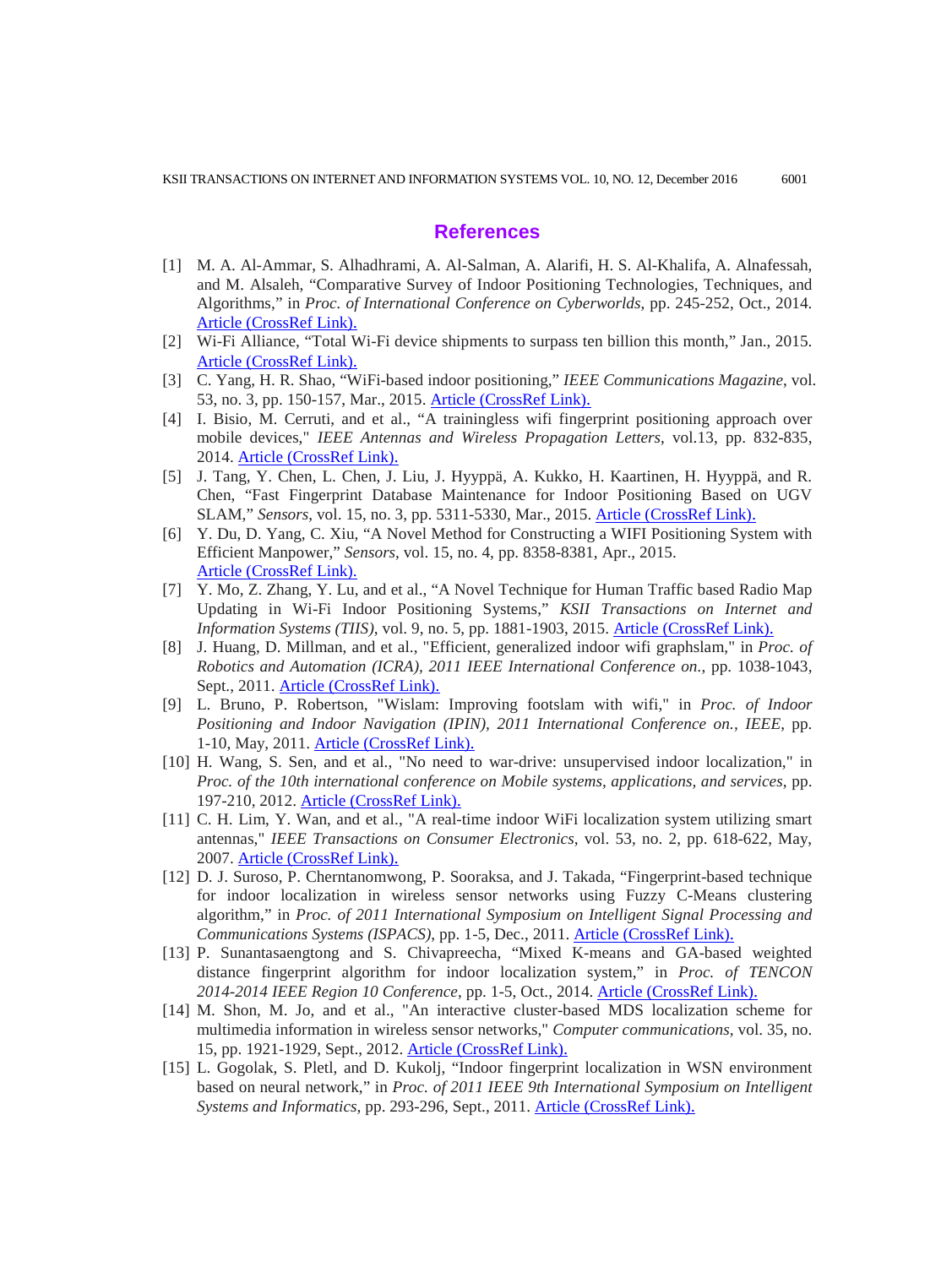- [16] Z. Chen, H. Zou, H. Jiang, Q. Soh, and et al., "Fusion of WiFi, Smartphone Sensors and Landmarks Using the Kalman Filter for Indoor Localization," *Sensors*, vol. 15, no. 1, pp. 715-732, Jan., 2015[. Article \(CrossRef Link\).](http://dx.doi.org/10.3390/s150100715)
- [17] D. Sánchez-Rodríguez, P. Hernández-Morera, J. M. Quinteiro, I. Alonso-González, "A Low Complexity System Based on Multiple Weighted Decision Trees for Indoor Localization," *Sensors*, vol. 15, no. 6, pp. 14809-14829, Jun., 2015. [Article \(CrossRef Link\).](http://dx.doi.org/10.3390/s150614809)
- [18] A. Patri and S. P. Rath, "Elimination of Gaussian noise using entropy function for a RSSI based localization," in *Proc. of 2013 IEEE Second International Conference on Image Information Processing (ICIIP-2013)*, pp. 690-694, Dec., 2013. [Article \(CrossRef Link\).](http://dx.doi.org/10.1109/iciip.2013.6707684)
- [19] C. H. Huang, L. H. Lee, and et al., "Real-Time RFID Indoor Positioning System Based on Kalman-Filter Drift Removal and Heron-Bilateration Location Estimation," *IEEE Transactions on Instrumentation and Measurement*, vol. 64, no. 3, pp. 728-739, Mar., 2015. [Article \(CrossRef Link\).](http://dx.doi.org/10.1109/tim.2014.2347691)
- [20] B. Solhjoo and M. A. Tinati, "An adaptive environmental modeling localization method in Wireless Sensor Networks," in *Proc. of 20th Iranian Conference on Electrical Engineering (ICEE2012)*, pp.1397-1402, May, 2012. [Article \(CrossRef Link\).](http://dx.doi.org/10.1109/iraniancee.2012.6292577)
- [21] Y. Guo, K. Huang, N. Jiang, X. Guo, Y. Li, and G. Wang, "An Exponential-Rayleigh Model for RSS-Based Device-Free Localization and Tracking," *IEEE Trans. on Mobile Comput.*, vol. 14, no. 3, pp. 484-494, Mar., 2015. [Article \(CrossRef Link\).](http://dx.doi.org/10.1109/tmc.2014.2329007)
- [22] C. B. Lim, S. H. Kang, H. H. Cho, S. W. Park, and J. G. Park, "An Enhanced Indoor Localization Algorithm Based on IEEE 802.11 WLAN Using RSSI and Multiple Parameters," in *Proc. of 2010 Fifth International Conference on Systems and Networks Communications*, pp. 238-242, Aug., 2010. [Article \(CrossRef Link\).](http://dx.doi.org/10.1109/icsnc.2010.44)
- [23] J. S. Seybold, "Introduction to RF propagation," *John Wiley & Sons*, 2005. [Article \(CrossRef Link\).](http://dx.doi.org/10.1002/0471743690)
- [24] A. Bose, C. H. Foh, "A practical path loss model for indoor WiFi positioning enhancement," in *Proc. of Information, Communications & Signal Processing, 2007 6th International Conference on.*, pp. 1-5, Dec., 2007. [Article \(CrossRef Link\).](http://dx.doi.org/10.1109/icics.2007.4449717)
- [25] H. Ni, W. Xu, Y. Li, M. Tao, S. Song, H. Fan, "An Improved Method of Self-Adaptive Localization for Wireless Sensor Network in Dynamic Indoor Environment," in *Proc. of 31st Chinese Control Conference (CCC)*, pp.6574-6577, Jul., 2012. [Article \(CrossRef Link\).](http://ieeexplore.ieee.org/document/6391093/)
- [26] W. Daamen, S. P. Hoogendoorn, "Free speed distributions for pedestrian traffic," in *Proc. of the 85th Annual Meeting of Transportation Research Board*, pp. 22-26, 2006. [Article \(CrossRef Link\).](http://dx.doi.org/10.1007/978-3-540-47064-9_2)
- [27] E. C. Chan, G. Baciu, S. C. Mak, "Using Wi-Fi signal strength to localize in wireless sensor networks," in *Proc. of Communications and Mobile Computing, CMC'09. WRI International Conference on., IEEE*, vol. 1, pp. 538-542, Jun., 2009. [Article \(CrossRef Link\).](http://dx.doi.org/10.1109/cmc.2009.233)
- [28] V. Erceg, "TGn channels models," IEEE P802.11TGn, doc IEEE 802.11-03/0940r4., 2004. [Article \(CrossRef Link\).](http://www.iitk.ac.in/mwn/papers/11-03-0940-01-000n-tgn-channel-models.pdf)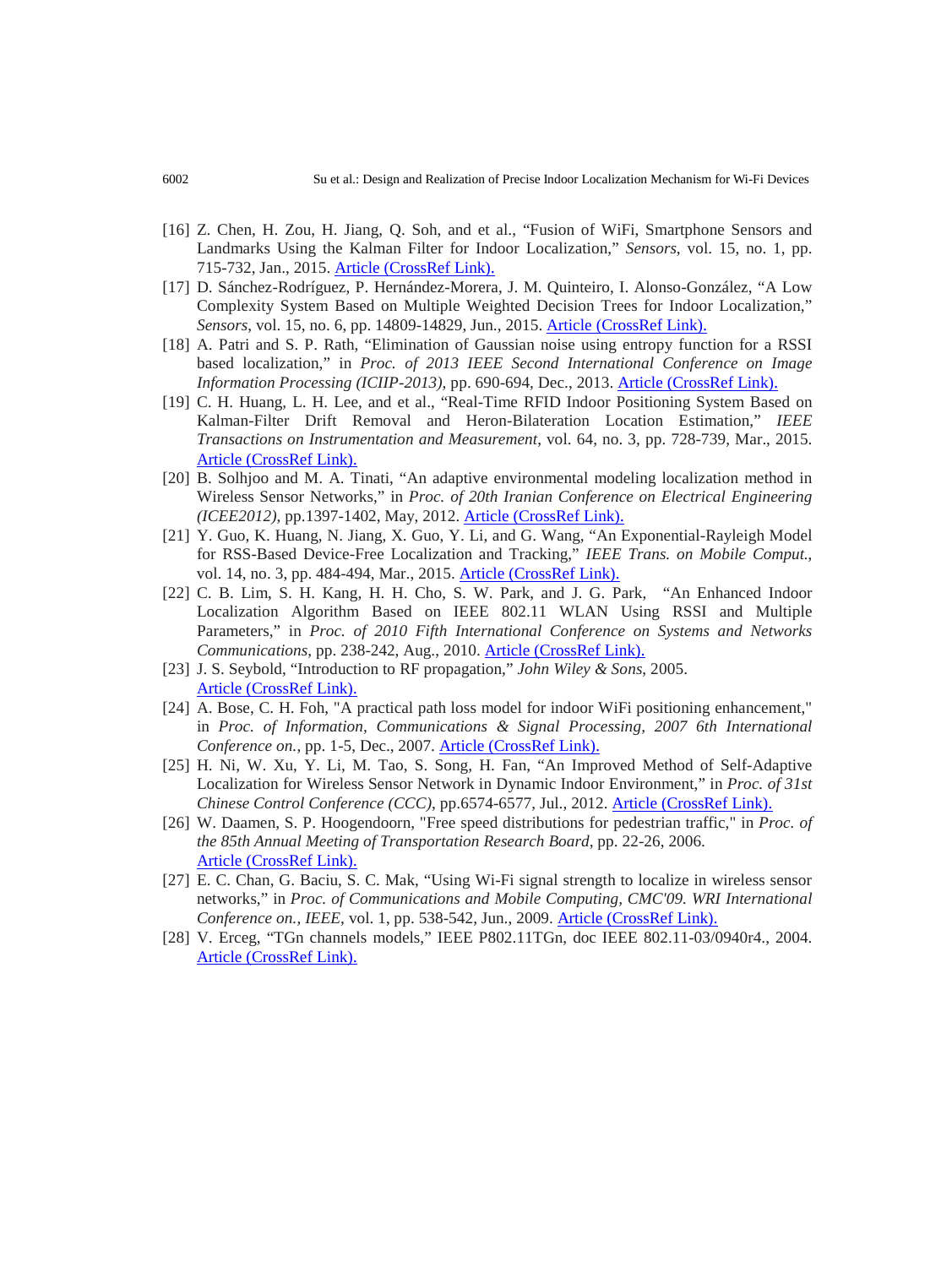

**Weideng Su** received his B.E. degree in Communication Engineering from Tongji University, P. R. China, in June 2015. He is currently pursuing a master's degree at the College of Electronics and Information Engineering in Tongji University. His current research interests include indoor localization and wireless sensor networks.



**Erwu Liu** obtained his Ph.D. in 2001, from the state key laboratory in Huazhong University of Science and Technology. In 2001-2007, he served Alcatel-Lucent as project manager, senior consultant, and senior research scientist. From 2007 to 2011, he was with Imperial College London, working as a research associate. Since 2011, he has been a professor in Tongji University. Professor Liu is an associate editor of the *IEEE Communications Letters*, and an editor of the *KSII Transactions on Internet and Information and Systems*. Currently, he is a fellow of the IET, ALTA member of Alcatel-Lucent technical academy, and senior members of both ACM and IEEE. His research interests include complex network theory and big data, wireless sensor networks, deep-penetration communications, indoor localization, and 5G technologies.



**Dr. Anna Calveras Augé** obtained the Ph.D. degree from the Universitat Politècnica de Catalunya in 2000. She is associate professor at the mentioned University, at the Telematics Department, in the Wireless Networks Group (WNG). Her research interests and expertise areas comprise the design, evaluation and optimization of communications protocols for wireless multihop networks, ad-hoc networks, wireless sensor networks, the Internet of Things, and application domains such as smart cities and building automation. She has been involved in several National and International research or technology transfer projects, and she has published in International and National conferences and journals.



**Dr. Eduard Garcia-Villegas** received his MSc and PhD degrees from the Technical University of Catalonia, Barcelona Tech (UPC) in 2003 and 2010, respectively. He is associate professor in the same university and a member of the Wireless Networks Group (WNG). He participates in the activities of the IEEE P802.11 WG as a voting member. He also participates in the research developed within the i2CAT Foundation and, after being awarded a José Castillejo Grant for young doctors, he occasionally collaborates with the MOMENT Lab at UC Santa Barbara. His research interests include topics such as radio resource optimization of WLANs and WPANs, cross layer optimization, network security, and Internet of Things (IoT) enabling technologies (sensor networks, mesh, multi-hop ad-hoc networks, etc.).